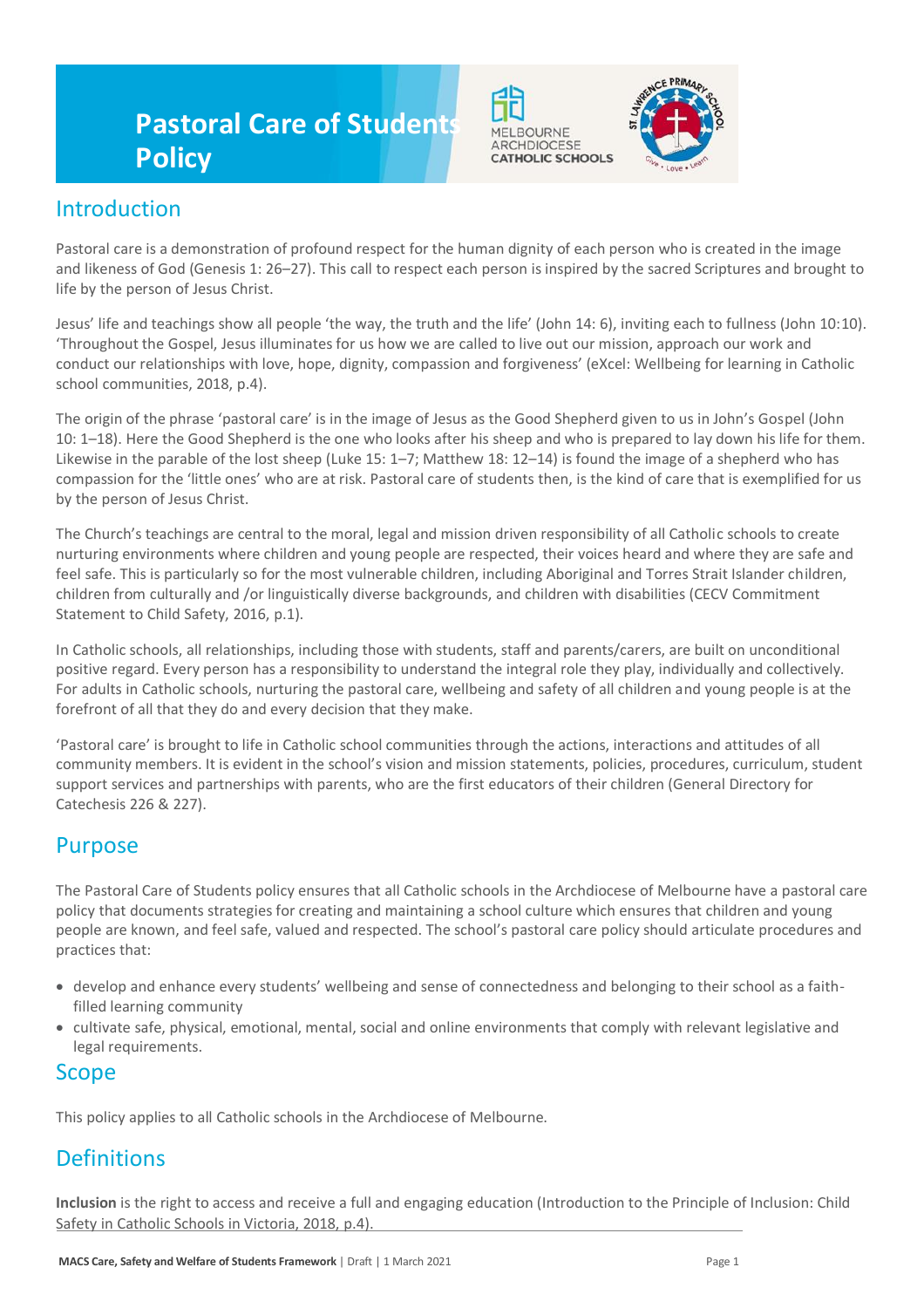Catholic schools welcome all members of the community as equal, embracing diversity as a means for dialogue, engagement and deeper understandings of self, others and God. The uniqueness and sacred dignity of each person is celebrated, driven by the Gospel message of love and justice. These convictions guide the encounters, actions and pedagogical approaches that enable all children to learn and thrive (Introduction to the Principle of Inclusion: Child Safety in Catholic Schools in Victoria, 2018, p.4).

**Pastoral care** is a demonstration of profound respect for the human dignity of each person who is created in the image and likeness of God.

Pastoral care includes the decisions, structures and practices that nurture, support and assist a student to flourish and reach their spiritual, physical, cognitive, social and emotional potential so that they may come to a deeper understanding of their own humanness. The pastoral care of students in Catholic schools is focused on actions that promote health, wellbeing, resilience, academic outcomes, social capital and ethical decision making (Cross, 2014).

**Student wellbeing** is 'a sustainable state of positive mood and attitude, resilience, and satisfaction with self, relationships and experiences at school' (Noble & Wyatt, 2008, p.21).

In Catholic school settings, a positive sense of pastoral care and wellbeing supports a base for rich learning that enables children and young people to flourish, give expression to their authentic selves and realise their unique potential. This holistic view recognises the sacredness, dignity and giftedness of each person (Horizons of Hope: Wellbeing, 2017, p.3).

## **Principles**

Pastoral care in Catholic school communities:

- involves a commitment to creating safe, supportive, inclusive and hope-filled learning environments of welcome where human dignity is respected, diversity and inclusiveness are valued and authentic relationships are fostered
- involves a commitment to creating safe, supportive, inclusive and hope-filled learning environments of welcome where human dignity is respected, diversity and inclusiveness are valued and authentic relationships are fostered
- nurtures the wellbeing of every child in a Catholic school, 'their unique story, giftedness and temperament must be understood and valued in a way that enables love, respect, compassion, forgiveness and hope to thrive' (Horizons of Hope: Wellbeing, 2017, p.3)
- ensures that all members of the school community are responsible for creating a positive pastoral climate. Staff, students and parents/carers share responsibility for developing and maintaining open and cooperative relationships characterised by respect, trust, goodwill and a willingness to engage collaboratively. It is vital that all members of the school community work together to provide a consistent and supportive environment in which students may develop and grow towards maturity
- identifies and nurtures partnerships with appropriate services and agencies in order to support the pastoral care and wellbeing needs of every student
- responds to the pastoral and wellbeing needs of students and maintains appropriate confidentiality and privacy. Information is communicated, with necessary permissions, to those who have a right or a need to be informed, either legally or pastorally.

## **Policy**

School communities in the Archdiocese of Melbourne demonstrate effective pastoral care through the following strategies.

- 1. **Melbourne Archdiocese Catholic Schools** supports schools to develop their pastoral care and wellbeing strategies by:
	- 1.1. providing coherent policy frameworks, guidance and resources (refer to External References section)
	- 1.2. developing targeted professional learning
	- 1.3. monitoring compliance through existing protocols including cyclical review as part of school improvement and Victorian Registration and Qualifications Authority (VRQA) requirements.
- 2. **Principals and school leaders** enhance their school's pastoral care and wellbeing by:
	- 2.1. utilising MACS Policy 2.26 Pastoral Care of Students, Horizons of Hope education framework, eXcel: Wellbeing for learning in Catholic school communities, Identity and growth: A perspective for Catholic schools and the Australian Student Wellbeing Framework as the basis to inform and guide their curriculum planning, policies and practices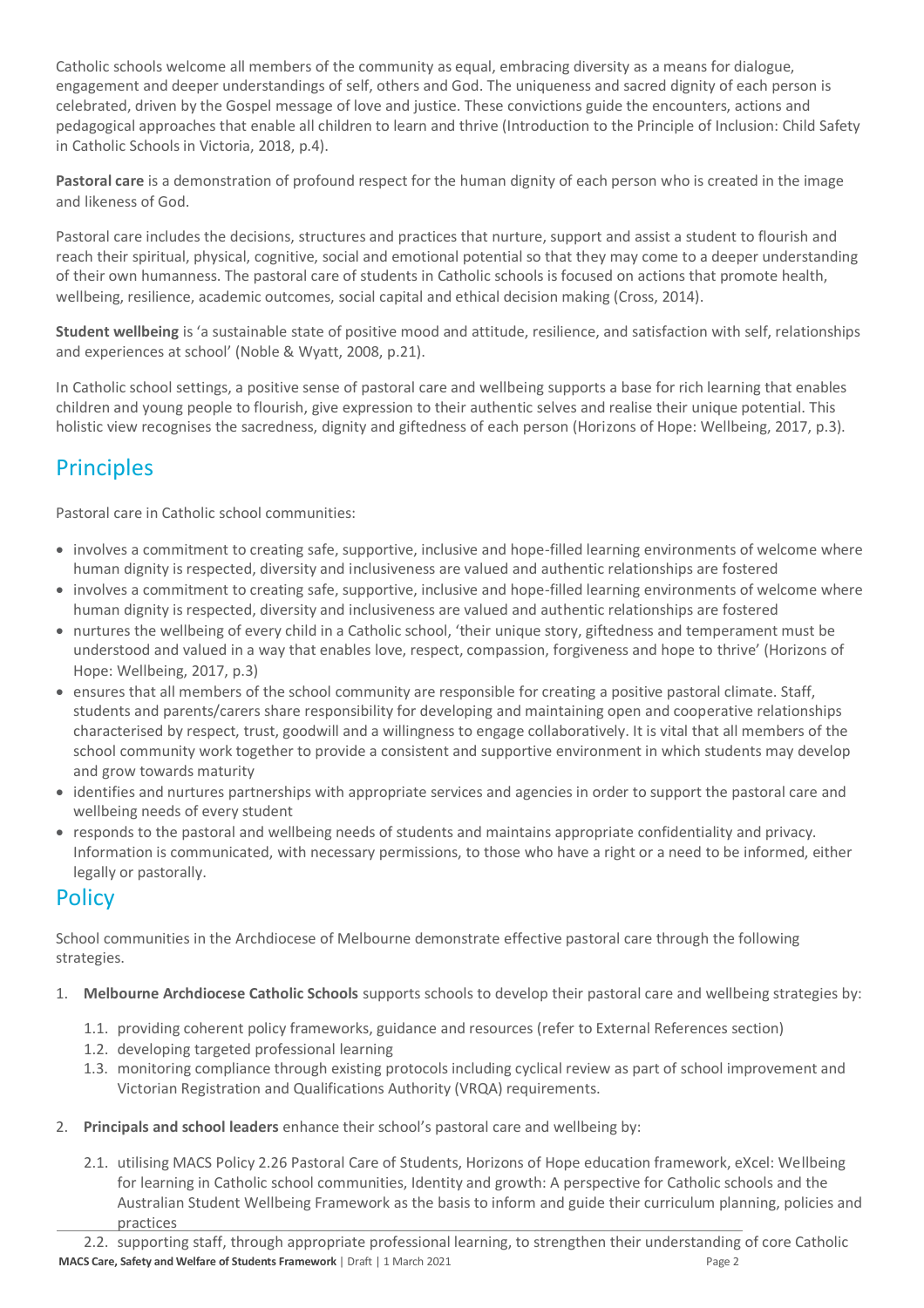principles including the sanctity of human life and the inherent dignity of the human person

- 2.3. engaging students and their parents/carers to collaboratively develop and periodically review practices
- 2.4. ensuring whole-school approaches are known, understood and readily accessible to all members of the community.
- 3. **Teachers and school staff** support the pastoral care and wellbeing of students by:
	- 3.1. creating and maintaining safe, inclusive and respectful learning environments that enable the unique potential, gifts and innate qualities of each child to unfold and thrive
	- 3.2. understanding their duty of care and accountability in regard to legislation and compliance
	- 3.3. using relationship-based approaches to establish consistent expectations for behaviour
	- 3.4. working in partnership with parents/carers and families to build resilience and promote a positive sense of self.
- 4. **Students** contribute to developing positive pastoral learning environments and their own and other's wellbeing by:
	- 4.1. treating all members of the school community with respect and courtesy
	- 4.2. following school policies, procedures and guidelines
	- 4.3. taking responsibility for their actions
	- 4.4. reporting all concerns about wellbeing and safety
	- 4.5. cooperating with teachers, school staff and their parents/carers.
- 5. **Parents/guardians/carers** contribute to developing positive pastoral learning environments for their own and other children's wellbeing by:
	- 5.1. working respectfully, collaboratively and in partnership with staff and members of the school community to create high expectations
	- 5.2. explicitly teaching, modelling and promoting socially responsible behaviours
	- 5.3. promoting and upholding the core values of the school by supporting school policies and procedures.

### **Procedures**

#### **1. School policy and procedures**

- 1.1. Schools must have a pastoral care policy in place
- 1.2. In developing and enacting the pastoral care policy, schools must ensure the policy is:
	- a. tailored to the local context of the school
	- b. made publicly available (i.e. on the school website)
	- c. communicated to the school community on a regular basis
	- d. regularly reviewed and considered
	- e. integrated into other school policies and procedures, curriculum and key school documents.

#### **2. School environment**

- 2.1. Catholic schools are bound to provide a safe and nurturing environment where the risk of harm is minimised and students feel safe.
- 2.2. School communities are required to take reasonable and proportionate measures to provide safe and enabling learning environments which encompass the spiritual, mental, physical and emotional wellbeing of the student.

## External references

### **Related Policies – Department of Education and Training (DET)**

#### [Policy and Advisory Library](https://www2.education.vic.gov.au/pal)

#### **Related Resources – Melbourne Archdiocese Catholic Schools**

[eXcel: Wellbeing for learning in Catholic school communities](https://www.cem.edu.au/Our-Schools/Curriculum-Learning-Programs/Student-Wellbeing/eXcel.aspx)

[Horizons of Hope: Vision and Context](https://www.cem.edu.au/Our-Schools/Curriculum-Learning-Programs/Horizons-of-Hope/Vision-Context.aspx)

[Horizons of Hope: Wellbeing](https://www.cem.edu.au/Our-Schools/Curriculum-Learning-Programs/Student-Wellbeing.aspx)

[Horizons of Hope: Learning Diversity](https://www.cem.edu.au/Our-Schools/Curriculum-Learning-Programs/Horizons-of-Hope/Learning-Diversity.aspx)